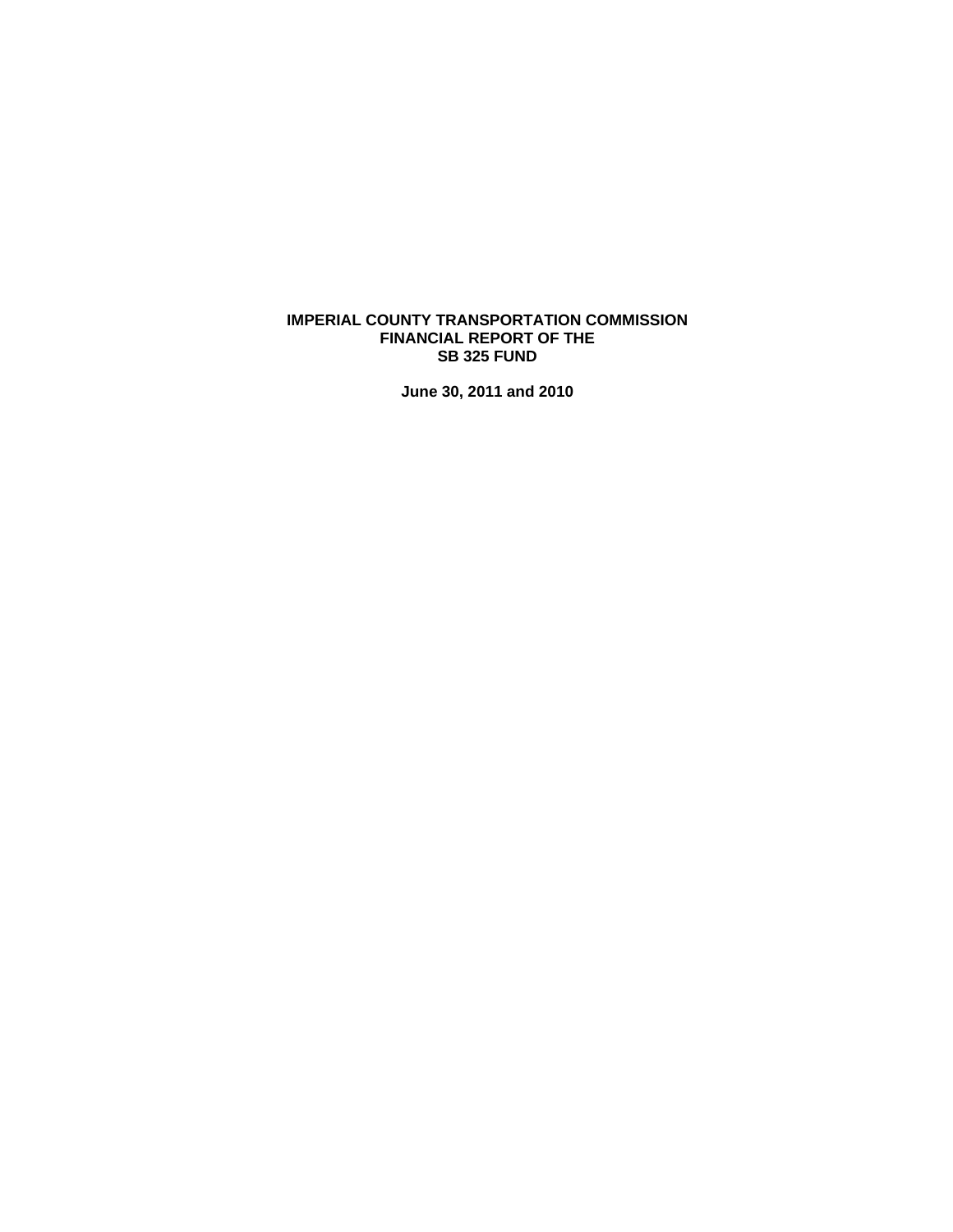# **CONTENTS**

| INDEPENDENT AUDITORS' REPORT | 3 |
|------------------------------|---|
| <b>FINANCIAL STATEMENTS</b>  |   |

| Balance Sheets - Article 3                                                                             | 4       |
|--------------------------------------------------------------------------------------------------------|---------|
| Statements of Revenues, Expenditures and Changes in Fund Balance -<br>Budget and Actual - Article 3    | 5       |
| Balance Sheets - Article 8(a)                                                                          | 6       |
| Statements of Revenues, Expenditures and Changes in Fund Balance -<br>Budget and Actual - Article 8(a) | 7       |
| Balance Sheets - Article 8(c)                                                                          | 8       |
| Statements of Revenues, Expenditures and Changes in Fund Balance -<br>Budget and Actual - Article 8(c) | 9       |
| Balance Sheets - Article 8(e)                                                                          | 10      |
| Statements of Revenues, Expenditures and Changes in Fund Balance -<br>Budget and Actual - Article 8(e) | 11      |
| Notes to the Financial Statements                                                                      | 12 - 14 |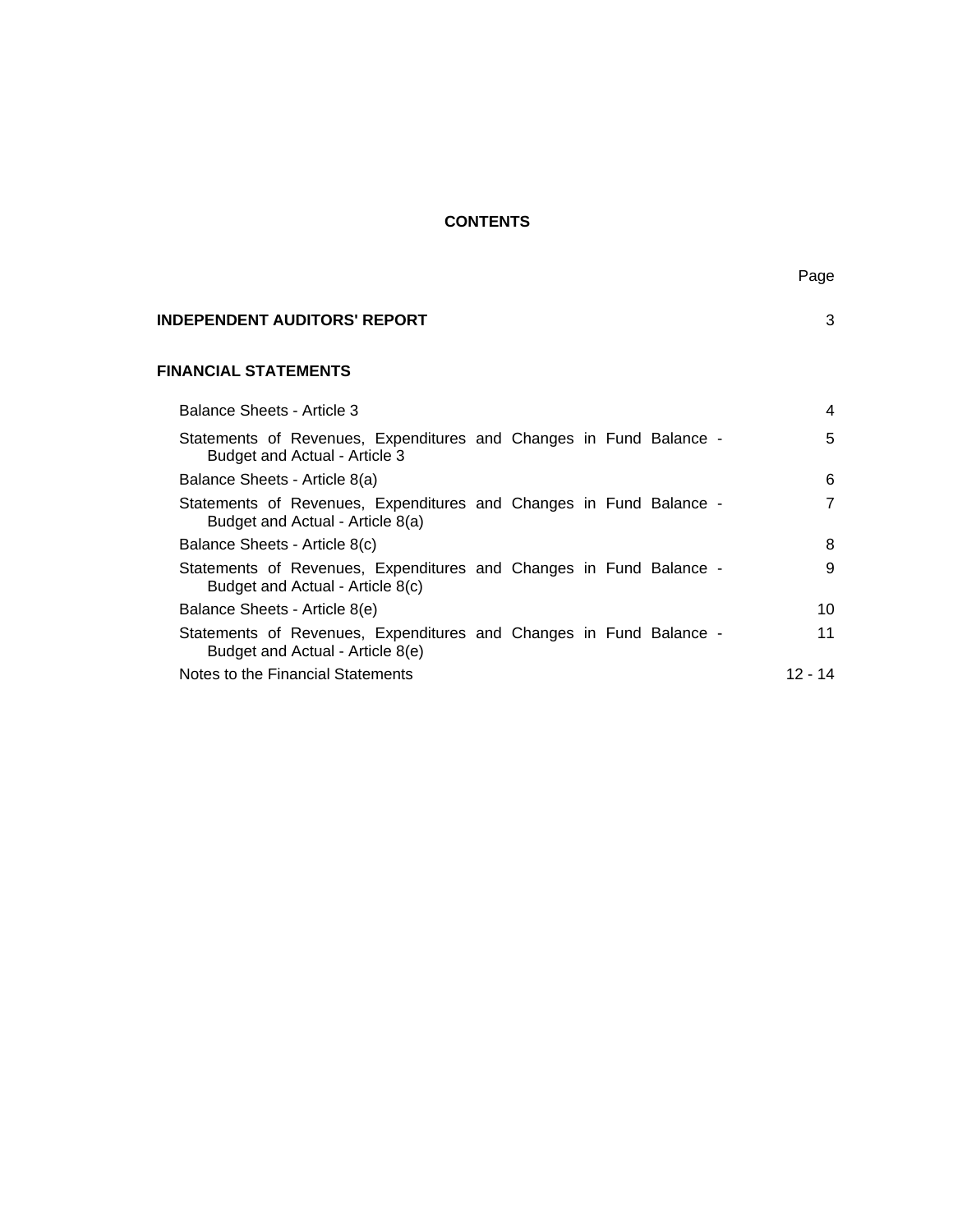

3205 South Dogwood Avenue El Centro, CA 92243 t 760.352.1021 f 760.352.3325 www.hbllp.com

# **INDEPENDENT AUDITORS' REPORT**

To the Commission Board Members County of Imperial

We have audited the accompanying financial statements of the Imperial County Transportation Commission SB 325 Funds for Article 3, Article 8(a), Article 8(c), and Article 8(e), a single fund of the Imperial County Transportation Commission as of June 30, 2011 and 2010, as listed in the table of contents. These financial statements are the responsibility of the Imperial County Transportation Commission's management. Our responsibility is to express an opinion on these financial statements based on our audit.

We conducted our audit in accordance with auditing standards generally accepted in the United States of America, and the *Guidelines on Auditing for Conformance*, originally published by the Imperial Valley Association of Governments. Those standards require that we plan and perform the audit to obtain reasonable assurance about whether the financial statements are free of material misstatement. An audit includes examining, on a test basis, evidence supporting the amounts and disclosures in the financial statements. An audit also includes assessing the accounting principles used and significant estimates made by management, as well as evaluating the overall financial statement presentation. We believe that our audit provides a reasonable basis for our opinion.

As discussed in Note 2, the financial statements present only the SB 325 Funds for Article 3, Article 8(a), Article 8(c), and Article 8(e), and are not intended to present fairly the financial position of the Imperial County Transportation Commission, and the results of its operations and the cash flows of its proprietary fund types in conformity with accounting principles generally accepted in the United States of America.

In our opinion, the financial statements referred to above present fairly, in all material respects, the financial position of the SB 325 Funds for Article 3, Article 8(a), Article 8(c), and Article 8(e) of the Imperial County Transportation Commission as of June 30, 2011 and 2010, and the results of its operations and the cash flow of its proprietary fund types for the years then ended in conformity with accounting principles generally accepted in the United States of America.

In connection with our examination, we also performed, to the extent applicable, the seventeen tasks in *Guidelines on Auditing Conformance* originally published by the Imperial Valley Association of Governments. However, providing an opinion on compliance with those provisions was not an objective of our audit, and accordingly, we do not express such an opinion. The results of out tests disclosed no instances of non compliance that are required to be reported under *Guidelines on Auditing for Conformance*.

This report is intended solely for the information and use of the management, Commission Board, Imperial County Transportation Commission and the California State Controller's Office and is not intended to be and should not be used by anyone other than these specified parties.

Hutchinson and Bloodgood LLP

June 22, 2012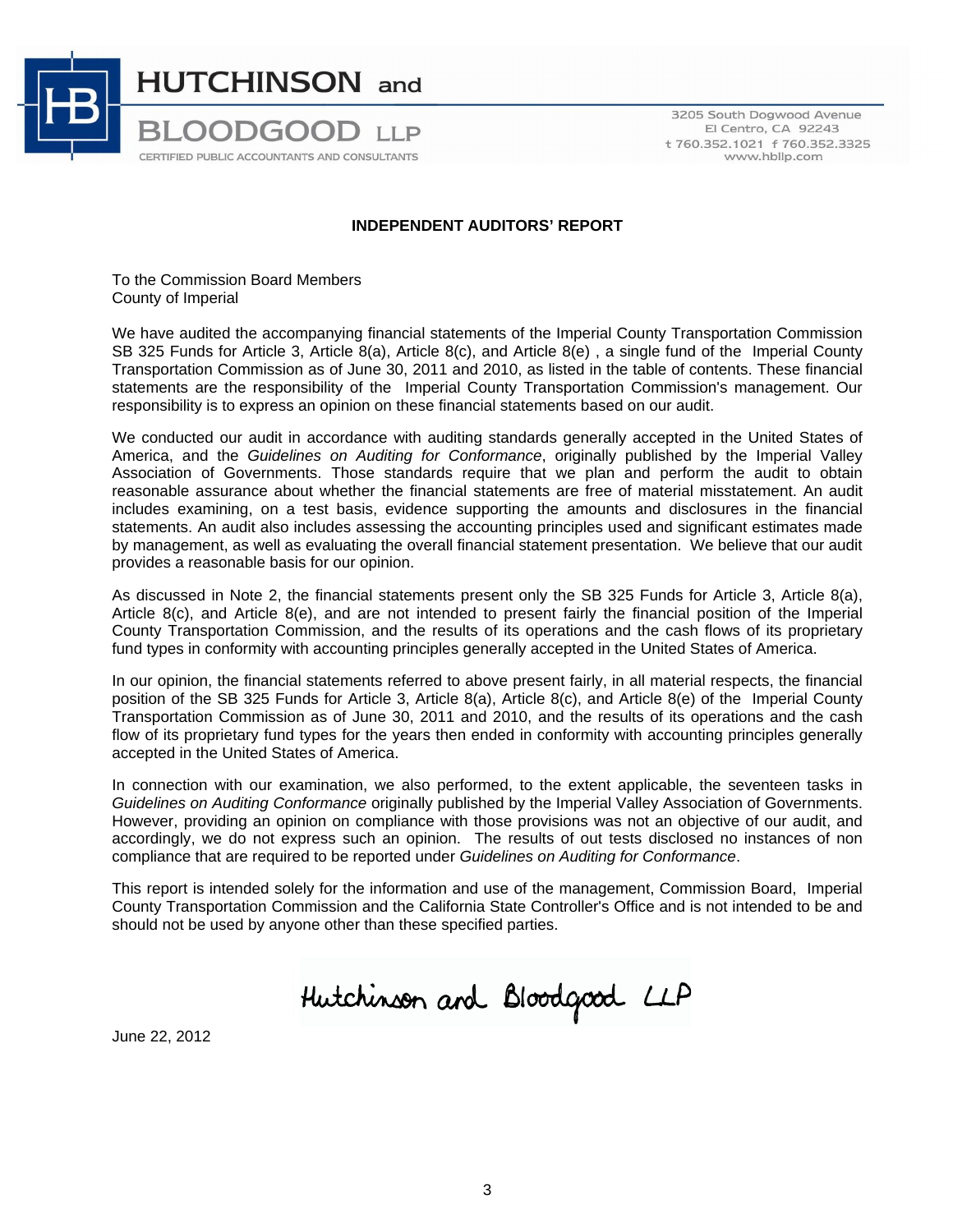### **BALANCE SHEETS ARTICLE 3 PERTAINING TO SECTION 99234 OF THE PUBLIC UTILITIES CODE June 30, 2011 and 2010**

|                                         | 2011        | 2010        |
|-----------------------------------------|-------------|-------------|
| Cash and investments                    | \$<br>1,739 | 1,739<br>\$ |
| <b>Total assets</b>                     | 1,739<br>\$ | 1,739<br>\$ |
| <b>LIABILITIES AND FUND BALANCE</b>     |             |             |
| Liabilities<br>Accounts payable         | \$          |             |
| <b>Total liabilities</b>                |             |             |
| Fund balance<br>Fund balance - reserved | 1,739       | 1,739       |
|                                         |             |             |
| <b>Total fund balance</b>               | 1,739       | 1,739       |
| Total liabilities and fund balance      | 1,739<br>\$ | \$<br>1,739 |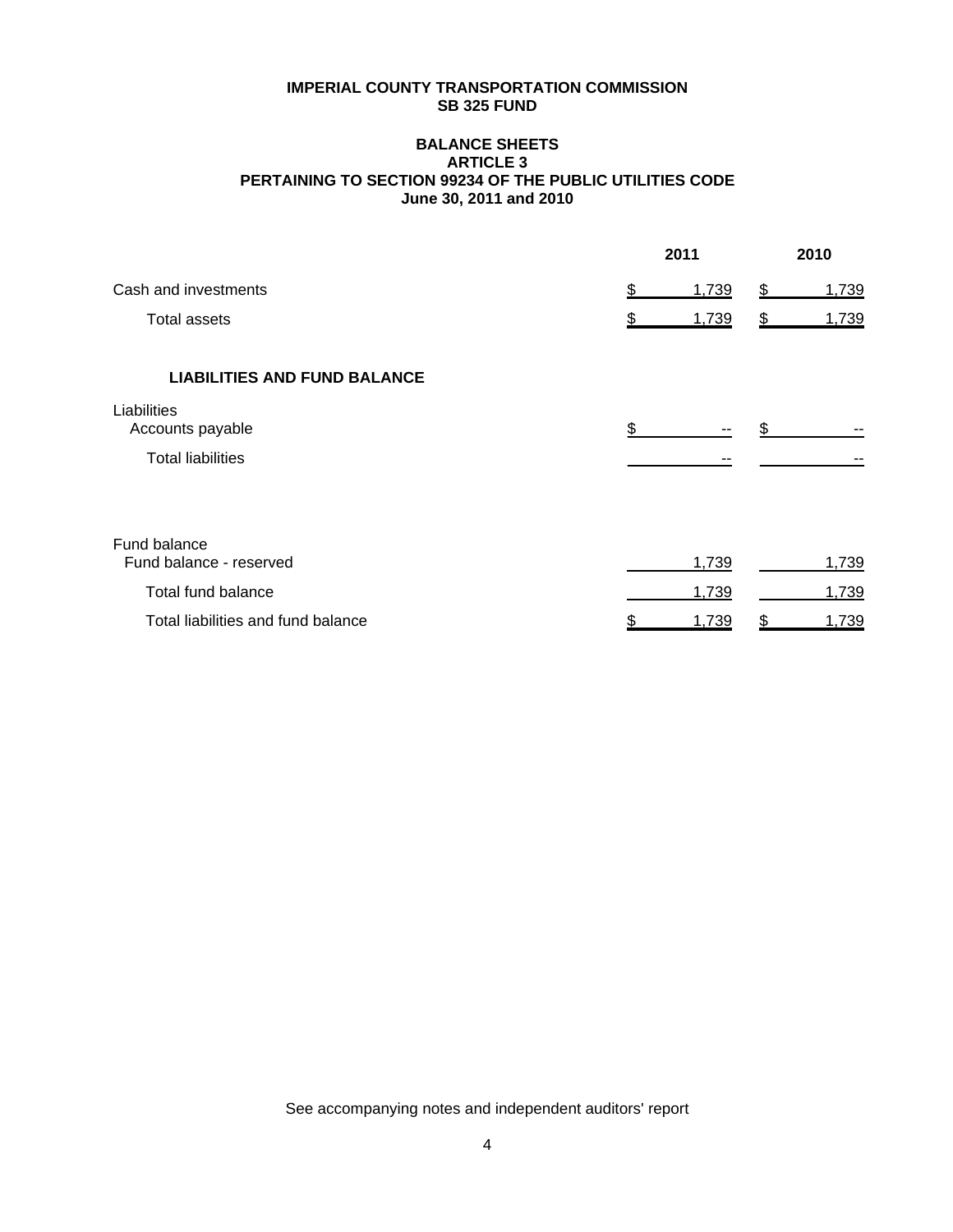# **STATEMENTS OF REVENUES, EXPENDITURES AND CHANGES IN FUND BALANCE - BUDGET AND ACTUAL - ARTICLE 3 PERTAINING TO SECTION 99234 OF THE PUBLIC UTILITIES CODE For the Years Ended June 30, 2011 and 2010**

|                                                              | 2011          |        |               |        |                                                |       |               | 2010   |               |           |                                                |           |  |
|--------------------------------------------------------------|---------------|--------|---------------|--------|------------------------------------------------|-------|---------------|--------|---------------|-----------|------------------------------------------------|-----------|--|
|                                                              | <b>Budget</b> |        | <b>Actual</b> |        | Variance-<br><b>Favorable</b><br>(Unfavorable) |       | <b>Budget</b> |        | <b>Actual</b> |           | Variance-<br><b>Favorable</b><br>(Unfavorable) |           |  |
| <b>Revenues</b>                                              |               |        |               |        |                                                |       |               |        |               |           |                                                |           |  |
| Intergovernmental:<br>SB 325 Article 3                       |               | 19,569 |               | 19,569 |                                                |       |               | 28,095 | S.            | 28,095    | \$                                             |           |  |
| Total revenues                                               |               | 19,569 |               | 19,569 |                                                |       |               | 28,095 |               | 28,095    |                                                |           |  |
| <b>Expenditures</b>                                          |               |        |               |        |                                                |       |               |        |               |           |                                                |           |  |
| Maintenance                                                  |               | 19,569 |               | 19,569 |                                                |       |               | 28,095 |               | 55,860    |                                                | (27, 765) |  |
| Total expenditures                                           |               | 19,569 |               | 19,569 |                                                |       |               | 28,095 |               | 55,860    |                                                | (27, 765) |  |
| Excess (deficiency) of revenues<br>over (under) expenditures |               | $- -$  |               | --     |                                                | $- -$ |               | --     |               | (27, 765) |                                                | (27, 765) |  |
| Fund balance, July 1                                         |               | --     |               | 1,739  |                                                | 1,739 |               |        |               | 29,504    |                                                | 29,504    |  |
| Fund balance, June 30                                        |               |        |               | 1,739  |                                                | 1,739 |               |        |               | 1,739     |                                                | 1,739     |  |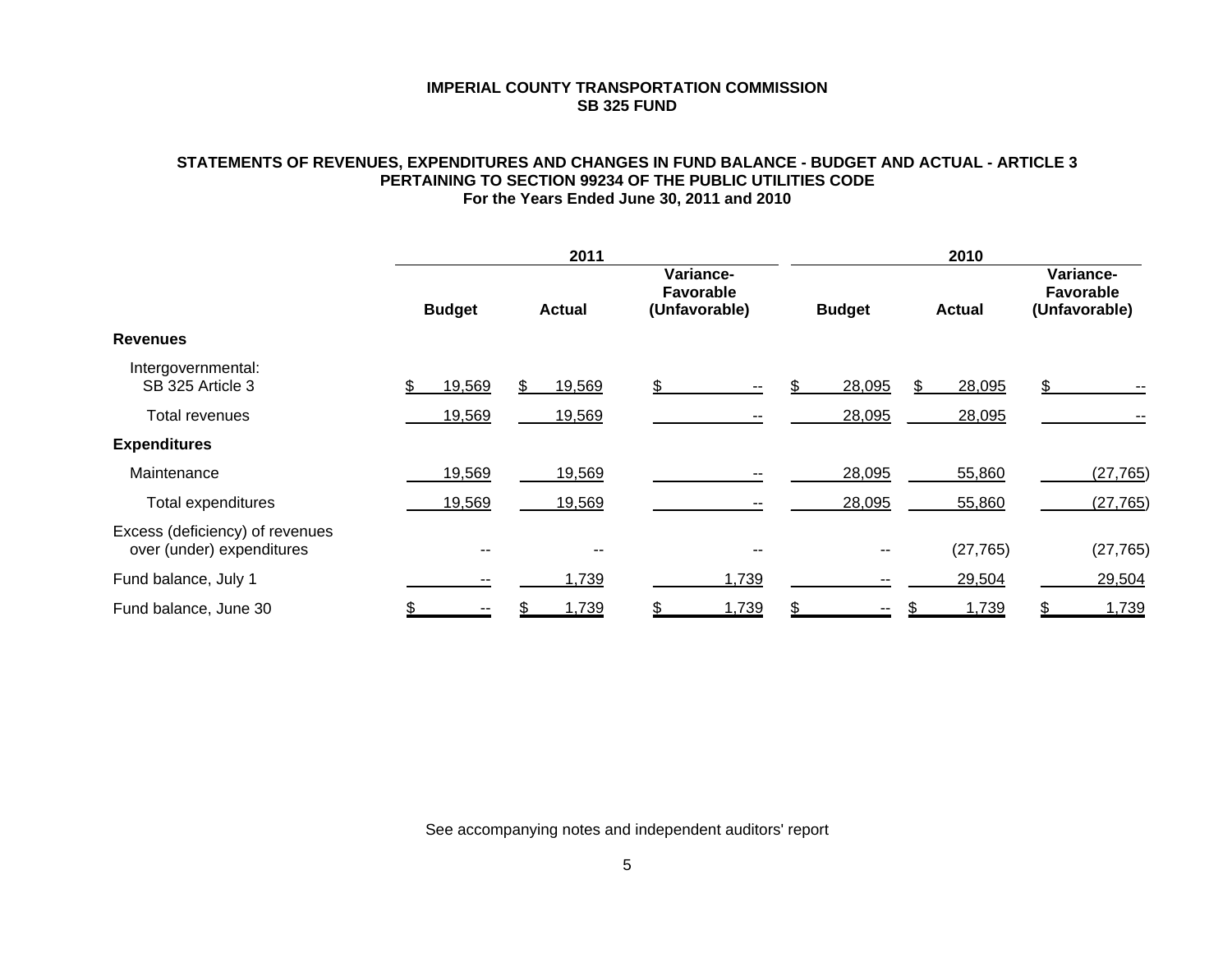# **BALANCE SHEETS ARTICLE 8(a) PERTAINING TO SECTION 99400(a) OF THE PUBLIC UTILITIES CODE June 30, 2011 and 2010**

|                                                             | 2011 | 2010 |  |  |
|-------------------------------------------------------------|------|------|--|--|
| <b>Total assets</b>                                         |      |      |  |  |
| <b>LIABILITIES AND FUND BALANCE</b>                         |      |      |  |  |
| Liabilities<br>Accounts payable<br><b>Total liabilities</b> | \$.  | --   |  |  |
| Fund balance<br>Fund balance - reserved                     |      |      |  |  |
| Total fund balance                                          |      |      |  |  |
| Total liabilities and fund balance                          |      |      |  |  |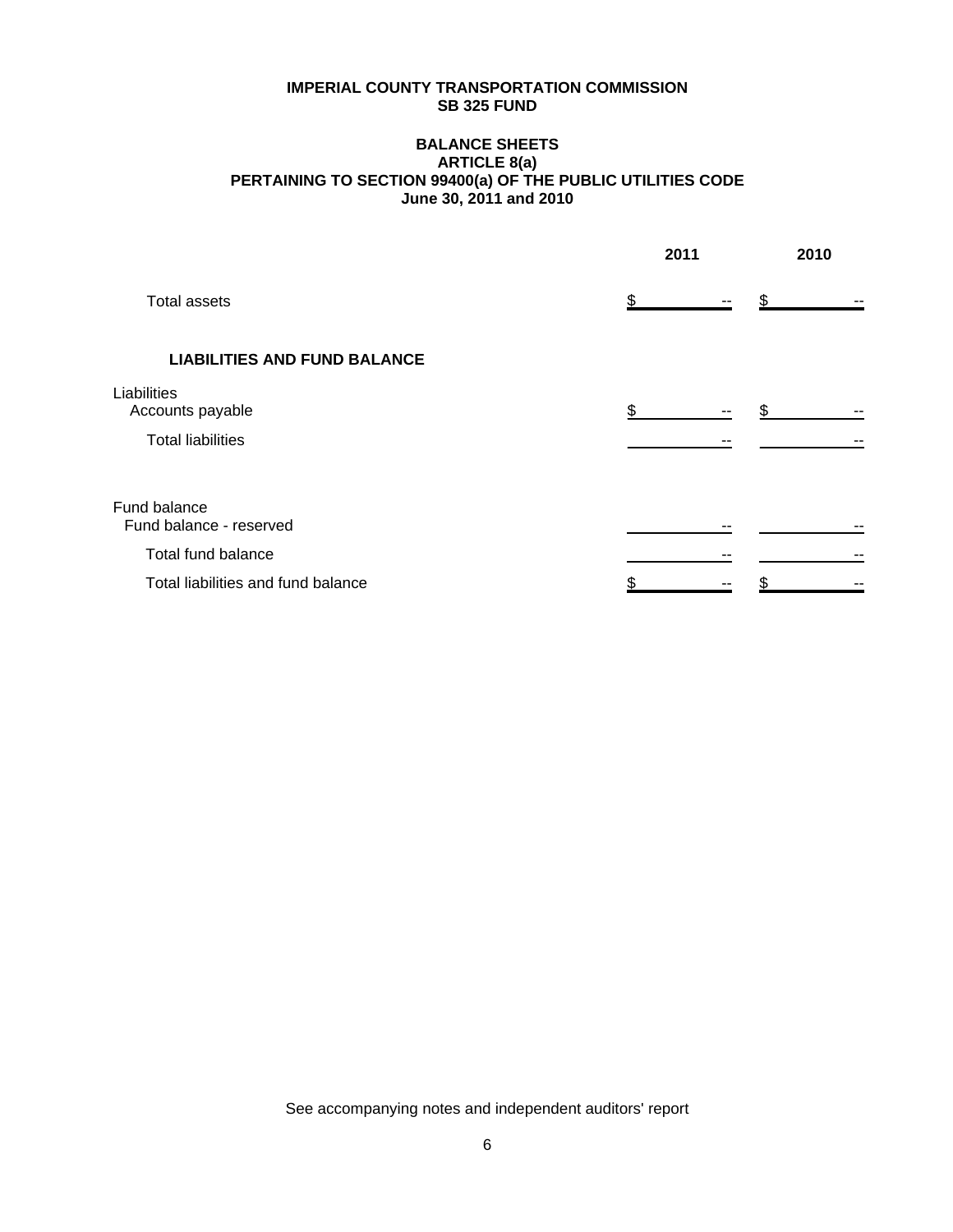# **STATEMENTS OF REVENUES, EXPENDITURES AND CHANGES IN FUND BALANCE - BUDGET AND ACTUAL - ARTICLE 8(a) PERTAINING TO SECTION 99400(a) OF THE PUBLIC UTILITIES CODE For the Years Ended June 30, 2011 and 2010**

|                                                              |               | 2011 |               |    |                                                |    |               |    | 2010          |            |                                         |            |  |  |  |
|--------------------------------------------------------------|---------------|------|---------------|----|------------------------------------------------|----|---------------|----|---------------|------------|-----------------------------------------|------------|--|--|--|
|                                                              | <b>Budget</b> |      | <b>Actual</b> |    | Variance-<br><b>Favorable</b><br>(Unfavorable) |    | <b>Budget</b> |    | <b>Actual</b> |            | Variance-<br>Favorable<br>(Unfavorable) |            |  |  |  |
| <b>Revenues</b>                                              |               |      |               |    |                                                |    |               |    |               |            |                                         |            |  |  |  |
| Intergovernmental:<br>SB 325 Article 8(a)                    |               |      |               |    |                                                |    |               |    |               |            |                                         |            |  |  |  |
| Total revenues                                               |               |      |               |    |                                                |    |               |    |               |            |                                         |            |  |  |  |
| <b>Expenditures</b>                                          |               |      |               |    |                                                |    |               |    |               |            |                                         |            |  |  |  |
| Maintenance                                                  |               |      |               |    |                                                |    |               |    |               | 274,702    |                                         | (274, 702) |  |  |  |
| Total expenditures                                           |               |      |               |    |                                                |    |               |    |               | 274,702    |                                         | (274, 702) |  |  |  |
| Excess (deficiency) of revenues<br>over (under) expenditures |               | $-$  |               | -- |                                                | -- |               | -- |               | (274, 702) |                                         | (274, 702) |  |  |  |
| Fund balance, July 1                                         |               |      |               |    |                                                |    |               |    |               | 274,702    |                                         | 274,702    |  |  |  |
| Fund balance, June 30                                        |               |      |               |    |                                                |    |               |    |               |            |                                         |            |  |  |  |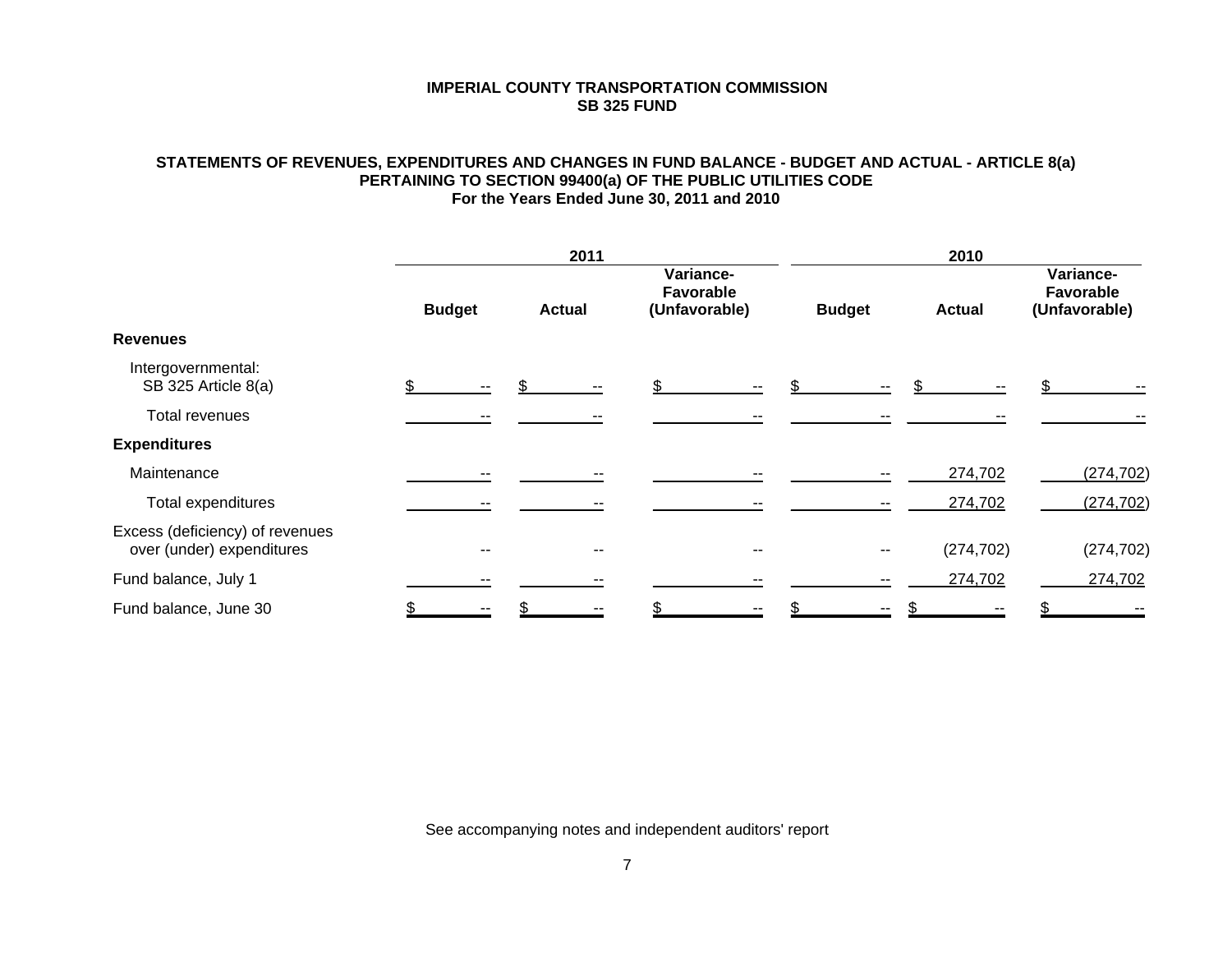# **BALANCE SHEETS ARTICLE 8(c) PERTAINING TO SECTION 99400(c) OF THE PUBLIC UTILITIES CODE June 30, 2011 and 2010**

|                                         | 2011 |  | 2010 |
|-----------------------------------------|------|--|------|
| <b>ASSETS</b>                           |      |  |      |
| Cash and investments                    | \$   |  |      |
| Total assets                            |      |  |      |
| <b>LIABILITIES AND FUND BALANCE</b>     |      |  |      |
| Liabilities                             | .ፍ   |  |      |
| <b>Total liabilities</b>                |      |  |      |
| Fund balance<br>Fund balance - reserved |      |  |      |
| Total fund balance                      |      |  |      |
| Total liabilities and fund balance      |      |  |      |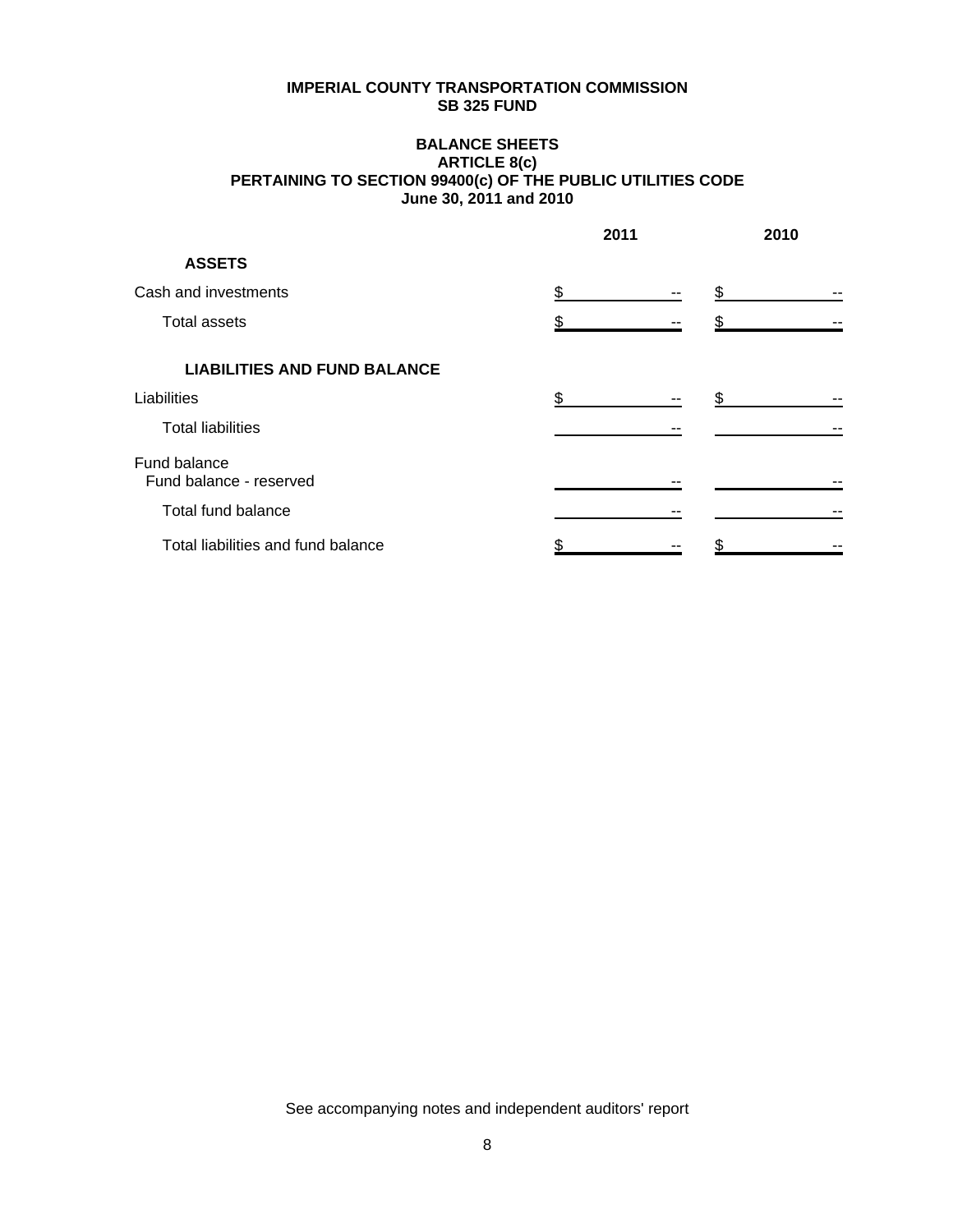# **STATEMENTS OF REVENUES, EXPENDITURES AND CHANGES IN FUND BALANCE - BUDGET AND ACTUAL - ARTICLE 8(c) PERTAINING TO SECTION 99400(c) OF THE PUBLIC UTILITIES CODE For the Years Ended June 30, 2011 and 2010**

|                                           |               | 2011          |                                                | 2010             |                 |                                                |    |  |  |
|-------------------------------------------|---------------|---------------|------------------------------------------------|------------------|-----------------|------------------------------------------------|----|--|--|
|                                           | <b>Budget</b> | <b>Actual</b> | Variance-<br><b>Favorable</b><br>(Unfavorable) | <b>Budget</b>    | <b>Actual</b>   | Variance-<br><b>Favorable</b><br>(Unfavorable) |    |  |  |
| <b>Revenues</b>                           |               |               |                                                |                  |                 |                                                |    |  |  |
| Intergovernmental:<br>SB 325 Article 8(c) | \$2,060,520   | \$2,060,520   | $- -$                                          | \$.<br>3,144,828 | 3,144,828<br>S. | \$.                                            |    |  |  |
| Total revenues                            | 2,060,520     | 2,060,520     |                                                | 3,144,828        | 3,144,828       |                                                | н. |  |  |
| <b>Expenditures</b>                       |               |               |                                                |                  |                 |                                                |    |  |  |
| Operations                                | 2,060,520     | 2,060,520     |                                                | 3,144,828        | 3,144,828       |                                                | н. |  |  |
| Total expenditures                        | 2,060,520     | 2,060,520     |                                                | 3,144,828        | 3,144,828       |                                                | н. |  |  |
| Excess of revenues over<br>expenditures   | --            | $- -$         |                                                | --               | --              |                                                | ۰. |  |  |
| Fund balance, July 1                      |               |               |                                                |                  |                 |                                                | ۰. |  |  |
| Fund balance, June 30                     |               |               |                                                |                  |                 |                                                |    |  |  |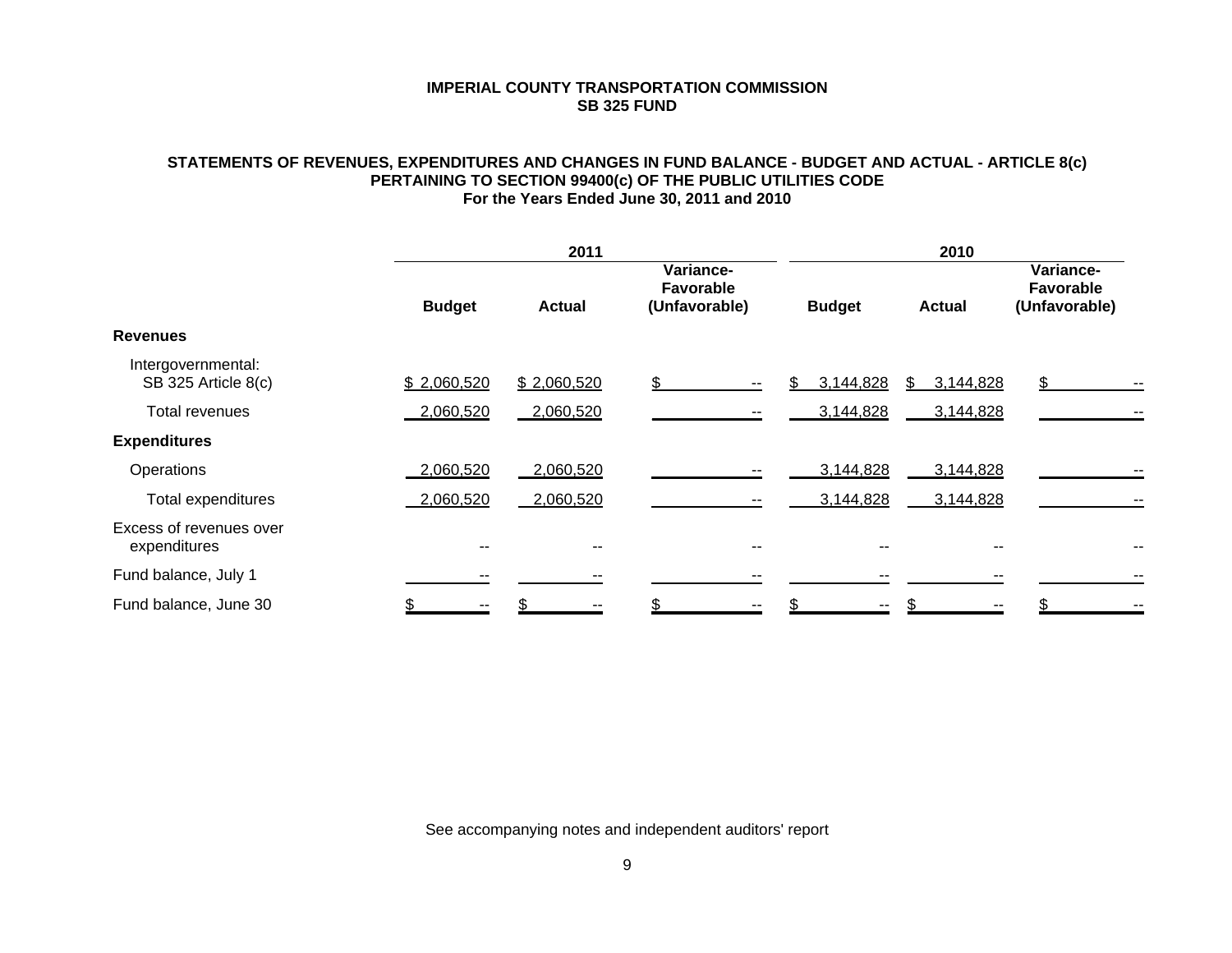# **BALANCE SHEETS ARTICLE 8(e) PERTAINING TO SECTION 99400(e) OF THE PUBLIC UTILITIES CODE June 30, 2011 and 2010**

|                                               | 2011 | 2010 |    |     |
|-----------------------------------------------|------|------|----|-----|
| <b>ASSETS</b>                                 |      |      |    |     |
| <b>Current assets</b><br>Cash and investments |      | 206  | S  | 206 |
| <b>Total assets</b>                           |      | 206  |    | 206 |
| <b>LIABILITIES AND FUND BALANCE</b>           |      |      |    |     |
| Liabilities<br>Due to other funds             | \$   |      |    |     |
| <b>Total liabilities</b>                      |      |      |    |     |
| Fund balance<br>Fund balance - reserved       |      | 206  |    | 206 |
| <b>Total fund balance</b>                     |      | 206  |    | 206 |
| Total liabilities and fund balance            | \$   | 206  | \$ | 206 |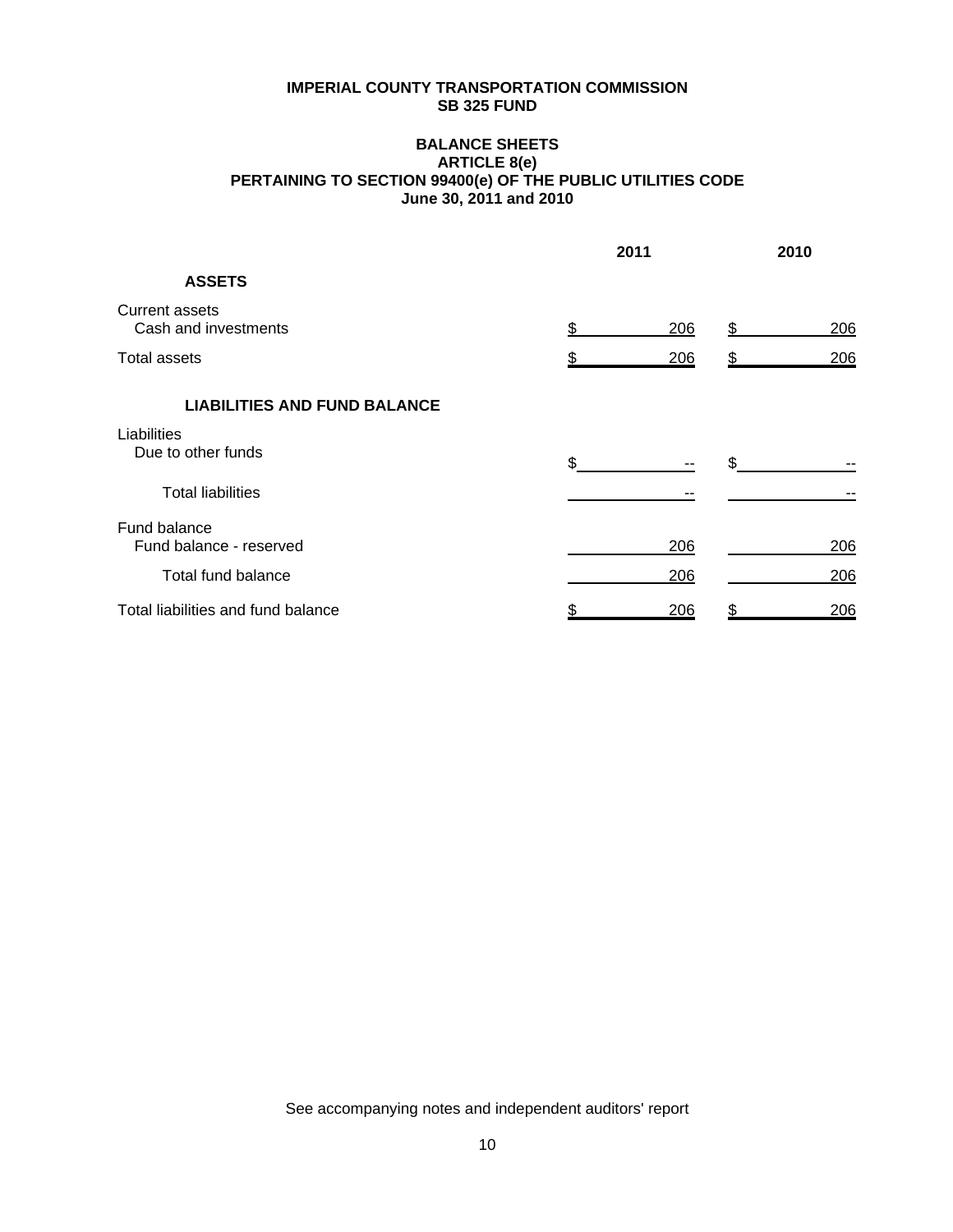# **STATEMENTS OF REVENUES, EXPENDITURES AND CHANGES IN FUND BALANCE - BUDGET AND ACTUAL - ARTICLE 8(e) PERTAINING TO SECTION 99400(e) OF THE PUBLIC UTILITIES CODE For the Years Ended June 30, 2011 and 2010**

|                                           |               | 2011  |               |       |                                                |       |               | 2010  |               |         |                                                |         |  |  |
|-------------------------------------------|---------------|-------|---------------|-------|------------------------------------------------|-------|---------------|-------|---------------|---------|------------------------------------------------|---------|--|--|
|                                           | <b>Budget</b> |       | <b>Actual</b> |       | Variance-<br><b>Favorable</b><br>(Unfavorable) |       | <b>Budget</b> |       | <b>Actual</b> |         | Variance-<br><b>Favorable</b><br>(Unfavorable) |         |  |  |
| <b>Revenues</b>                           |               |       |               |       |                                                |       |               |       |               |         |                                                |         |  |  |
| Intergovernmental:<br>SB 325 Article 8(e) |               | 4,881 |               | 4,881 |                                                |       |               | 4,882 |               | 4,882   |                                                |         |  |  |
| Total revenues                            |               | 4,881 |               | 4,881 |                                                |       |               | 4,882 |               | 4,882   |                                                |         |  |  |
| <b>Expenditures</b>                       |               |       |               |       |                                                |       |               |       |               |         |                                                |         |  |  |
| Maintenance                               |               | 4,881 |               | 4,881 |                                                |       |               | 4,882 |               | 9,764   |                                                | (4,882) |  |  |
| Total expenditures                        |               | 4,881 |               | 4,881 |                                                |       |               | 4,882 |               | 9,764   |                                                | (4,882) |  |  |
| Excess of revenues over<br>expenditures   |               | --    |               | --    |                                                | $- -$ |               |       |               | (4,882) |                                                | (4,882) |  |  |
| Fund balance, July 1                      |               | --    |               | 206   |                                                | 206   |               |       |               | 5,088   |                                                | 5,088   |  |  |
| Fund balance, June 30                     |               |       |               | 206   |                                                | 206   |               |       |               | 206     |                                                | 206     |  |  |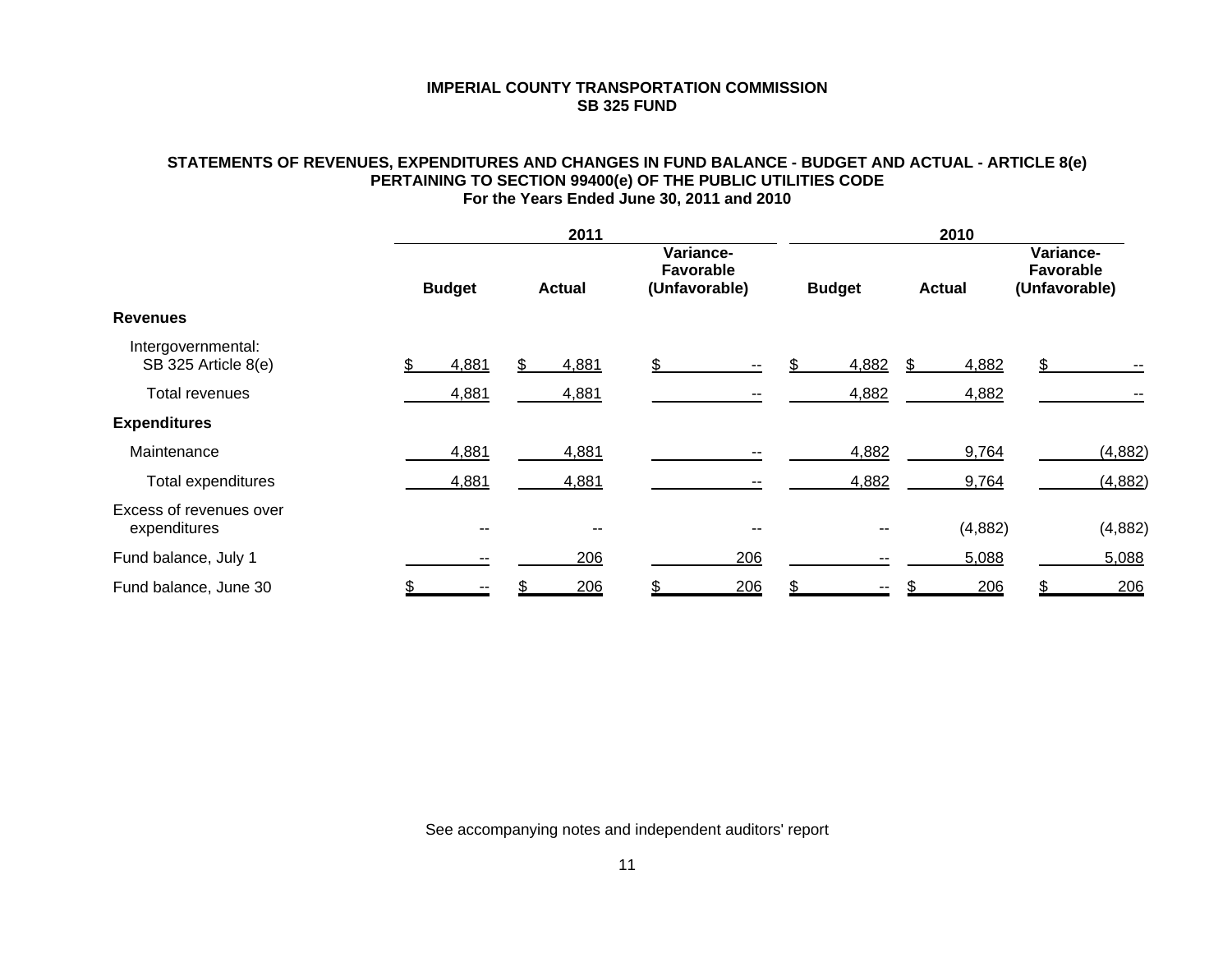# **NOTES TO THE FINANCIAL STATEMENTS June 30, 2011 and 2010**

# **Note 1. SUMMARY OF SIGNIFICANT ACCOUNTING POLICIES**

# *Reporting Entities*

The operations of the SB 325 Fund of the Imperial County Transportation Commission, "the ICTC," are accounted for in a separate set of self-balancing accounts that comprise its assets, liabilities, fund balance, revenues and expenditures.

The Streets and Roads, Article 8(a), and Fixed Facilities, Article 8(e), Fund of the SB 325, and the Pedestrian and Bicycle Fund, Article 3 of the SB 325 Fund, account for the Imperial County Transportation Commission's share of these Transportation Development Act allocations, which are legally restricted for specific purposes.

Article 8(c) of the SB 325 Fund is provided by the Imperial County Transportation Commission through five contracts with outside vendors. Two contracts are held with First Transit, Inc. to provide Imperial Valley Transit Service. The Imperial County Transportation Commission also holds three contracts with the ARC-Imperial Valley. Med-Express provides non-emergency transportation to medical facilities in San Diego, AIM Transit provides paratransit service exclusively for disabled persons, and Westshores Dial-a-Ride a community based paratransit service.

#### *Basis of Accounting*

The Streets and Roads, Article 8(a), and Fixed Facilities, Article 8(e), and the Pedestrian and Bicycle Fund, Article 3, are accounted for in special revenue funds using the modified accrual basis of accounting, whereby revenues are recognized when they become measurable and available to finance expenditures of the current period and expenditures are generally recognized when the related fund liabilities are incurred.

The Public Service Transit Fund, Article 8(c), is accounted for in an enterprise fund using the accrual basis of accounting. Revenues are recognized when earned and expenses are recognized when incurred.

# *Comparative Data*

Comparative data for the prior year is presented in the accompanying financial statements in order to provide an understanding of changes in the funds' financial positions and operations.

# **Note 2. ANNUAL FINANCIAL STATEMENTS**

The financial statements are intended to present the financial position, results of operations and compliance with the Transportation Development Act for only the Streets and Roads and Fixed Facilities Fund, Pedestrian and Bicycle Fund and Public Service Transit Fund of the Imperial County Transportation Commission.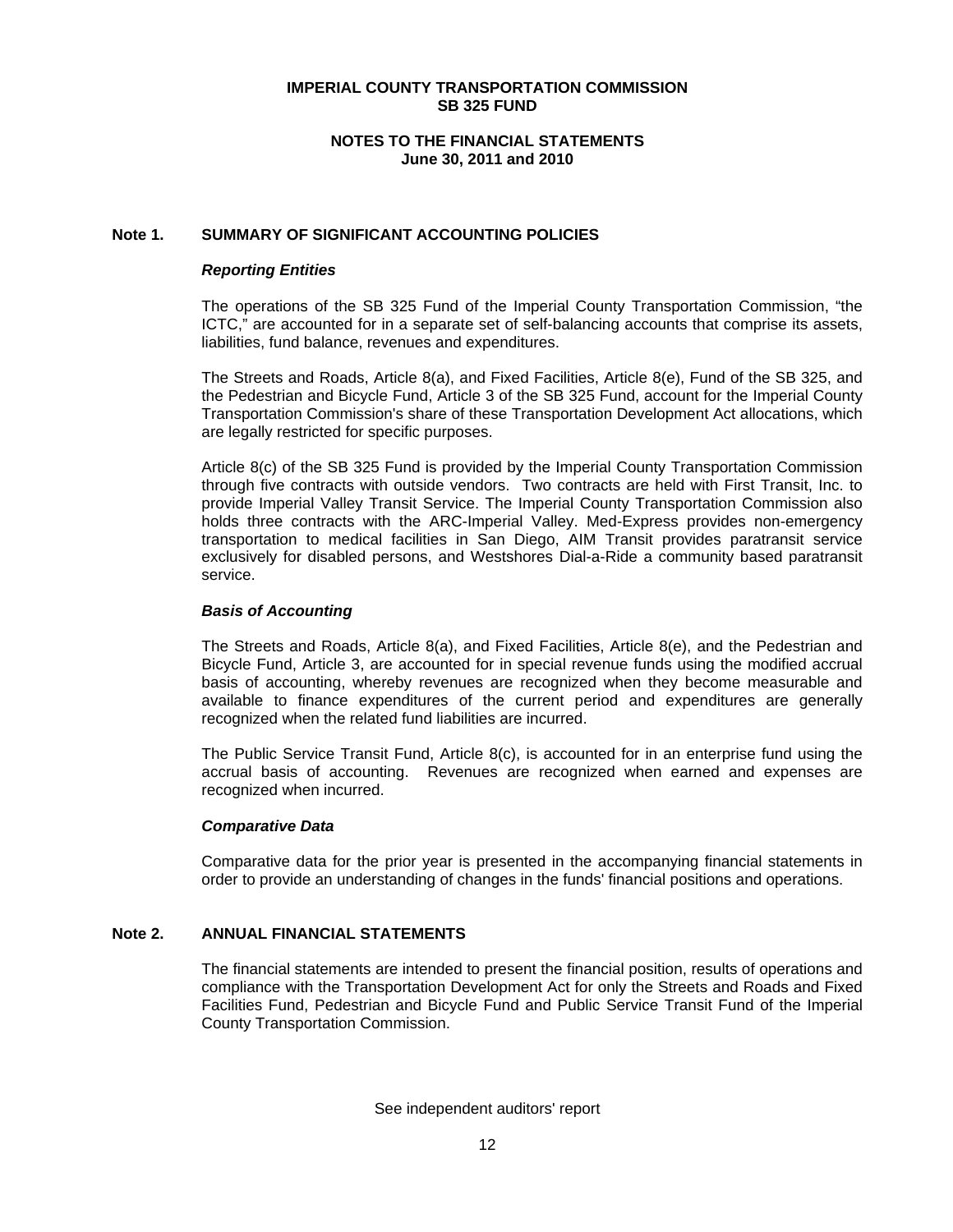# **NOTES TO THE FINANCIAL STATEMENTS June 30, 2011 and 2010**

# **Note 3. CASH AND INVESTMENTS**

Cash is pooled with other cash of the County to maximize investment opportunity and yields. Investment income resulting from this pooling is allocated to the respective funds, including the SB 325 Fund, based upon monthly average cash balances. Information regarding categorization of investments and risk can be found in the County's financial statements. The financial statements for the County of Imperial may be obtained by contacting the Auditor-Controller's office in El Centro, CA.

Investments are stated at fair value in accordance with GASB 31, *Accounting and Financial Reporting for Certain Investments and for External Investment Pools*.

#### **Note 4. TRANSPORTATION DEVELOPMENT ACT COMPLIANCE REQUIREMENTS**

In accordance with Section 99234 and 99400(a) and (e) of the Public Utilities Code, funds received pursuant to these sections may only be used for pedestrians and bicycle, streets and roads and fixed facilities. The Imperial County Transportation Commission has complied with the guidelines in respect to the use of funds.

The Imperial County Transportation Commission is subject to provisions pursuant to Section 6634 and 6637 of the California Administrative Code (CAC) and Sections 99268.3, 99268.5 of the Public Utilities Code.

#### **Section 6634**

Pursuant to Section 6634, a transit claimant is precluded from receiving monies from the Local Transportation Fund and the State Transit Assistance Fund in an amount which exceeds the claimant's capital and operating costs less the required fare, local support and the amount received during the year from a city or county to which the operator has provided service beyond its boundaries.

Reserves in the Article 8(a), 8(e) and 3 funds are maintained for future eligible projects but not to exceed three years. The reserves for Article 8(a) as of June 30, 2011 and 2010, are \$0 and \$0, respectively. The reserves for Article 8(e) as of June 30, 2011 and 2010, are \$206 and \$206, respectively. The reserves for Article 3 as of June 30, 2011 and 2010, are \$1,739 and \$1,739, respectively.

#### *Section 6637*

Pursuant to Section 6637, the claimant must maintain its accounts and records in accordance with the Uniform System of Accounts and Records adopted by the State Controller. The Imperial County Transportation Commission did maintain its accounts and records in accordance with the Uniform System of Accounts and Records.